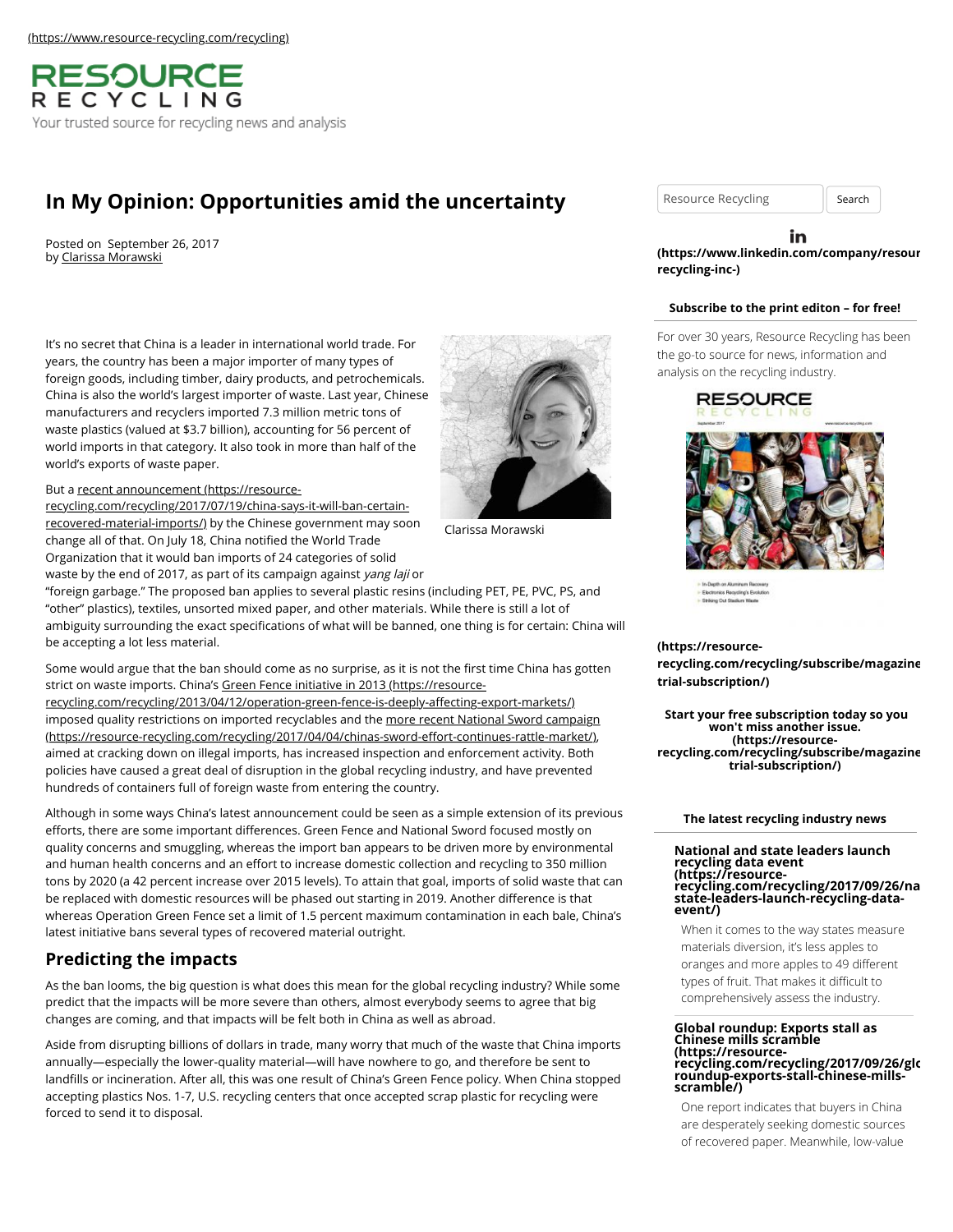The lack of domestic infrastructure in many European and North American markets could also mean that some companies will send their exports to other markets, such as Southeast Asia, the Middle East, and Latin America, among others. According to the Institute of Scrap Recycling Industries (ISRI), current growth markets for paper include Mexico, Vietnam, Canada, and the Netherlands. India and Thailand have seen increases too.

To fill the demand gap left by its import restrictions, China may decide to use more primary raw materials to manufacture new products, which could potentially increase commodity prices. Copper prices, for example, hit two-year highs following the news of a potential ban on some imports of copper scrap, from the end of 2018. With regards to mixed paper, some predict that prices could plummet since all of the mixed paper accepted in residential recycling programs will have nowhere to go. Ultimately, the impacts on the recycled fiber market will depend on how tightly China defines "unsorted" paper. At the same time, prices of old corrugated cardboard (OCC) could see an increase if Chinese paper mills are suddenly cut off from some types of mixed paper, since they might decide to use more OCC in its place. OCC prices have already reached record levels, and these prices could be pushed higher again if Chinese demand continues to rise.

The ban could also have a ripple impact on municipalities that operate single-stream recycling programs. A major side effect of these programs is high contamination levels and reduced material quality. While some cities may be willing to invest in enhanced sorting and recycling facilities, many will not. As a result, some municipalities may cut back on their list of accepted materials, which will have an impact on recycling access. For some materials, this could mean that disposal is the only option.

This is already happening in Madison, Wisc., where the city's Streets Division recently suspended the collection of rigid plastics until a new market becomes available. Recycling facilities around the greater Portland, Ore. region have also narrowed the types of plastic they accept. Far West Recycling, for example, announced last week that it is no longer accepting plastic bags and other film plastic; rigid plastics; or most mixed plastics.

## **Even more pressure on processing**

The greatest impact of all will likely be felt by material recycling facility (MRF) operators that have not invested in upgrading their technology, such as optical sorting equipment. During the first six months of the Green Fence campaign, it was estimated that customs officials rejected 800,000-plus metric tons of recyclables at Chinese ports, with significant costs in terms of shipping, lost revenue and disposal charges. Within days of the policy coming into effect, the race was on to improve the quality of recyclables in North America and Europe to make sure China's doors stayed open. In the U.S., material processors quickly modified their lines and added quality control measures, adding extra staff and machinery to improve the sorting of waste prepared for export. But not everyone welcomed the regulations with such open arms; while some recyclers turned to alternative markets, many other entities went completely out of business.

It is true that working to enforce cleaner streams comes at a cost, not only for MRFs but also for waste and recycling haulers. Investing in new and upgraded facilities increases the cost of collecting and processing recyclables, and these additional costs are passed along to municipalities and taxpayers who will need to pay more to get rid of their recyclables. Producers, in those countries, states or provinces which help finance recycling will also likely see their costs rise as a key market is cut off.

However, while many see China's upcoming imports ban as a disaster for Western countries, others look at it as an opportunity.

For one, this policy will be beneficial for recyclers who "play by the rules" and who have invested in pollution control and other technologies to make their recyclables clean, allowing them to operate at a more equal and fair-cost level. Because the ban will create higher demand for higher quality recyclables, it may also open up new channels for manufacturers for direct access to recycled content, which can have a significant impact on reducing their carbon footprint.

The market action may also incentivize some countries to implement more targeted collection systems, such as deposit-return and other direct take-back systems, which are proven to produce streams of high quality materials for recycling.

Beyond improving quality, a ban by China on scrap paper and plastic could be the golden opportunity to strengthen the domestic recycling industry, in both North America and Europe. Consider, for example, a recent bill (the Zero Waste Development and Expansion Act) introduced in the U.S. Congress by Rep. Keith Ellison, D-Minn., that would invest \$100 million in recycling facilities.

The Closed Loop Fund is another example of what is possible, and of investments that are already being made in domestic recycling infrastructure. Launched in 2014 – one year after Green Fence took effect – the Closed Loop Fund provides cities access to the capital required to finance comprehensive recycling programs to help advance the circular economy. In 2016 alone, the fund provided nearly \$25 million to 11 projects, five of which involved sorting.

plastics are flooding the European market, but processors there have limited ability to handle those loads.

#### **Changes – for better and worse – in recovered commodity markets (https://resource[recycling.com/recycling/2017/09/26/cha](https://resource-recycling.com/recycling/2017/09/26/changes-better-worse-recovered-commodity-markets/)ngesbetter-worse-recovered-commoditymarkets/)**

Some of the key recovered commodities generated by materials recovery facilities have been fetching high prices lately, including aluminum and fibers. But China's import restrictions have introduced an element of the unknown in the market.

#### **Lawmakers approve carpet stewardship reforms (https://resource[recycling.com/recycling/2017/09/26/law](https://resource-recycling.com/recycling/2017/09/26/lawmakers-approve-carpet-stewardship-reforms/)makersapprove-carpet-stewardshipreforms/)**

California lawmakers have sent the governor a bill mandating that carpet stewards achieve a 24 percent recycling rate and discouraging the use of incineration. Meanwhile, carpet makers are sticking with their beleaguered stewardship group, instead of submitting alternative collection and …

**Continue Reading→ (https://resource[recycling.com/recycling/2017/09/26/lawm](https://resource-recycling.com/recycling/2017/09/26/lawmakers-approve-carpet-stewardship-reforms/)akersapprove-carpet-stewardshipreforms/)**

### **In My Opinion: In defense of recycling's GHG benefits (https://resource[recycling.com/recycling/2017/09/26/op](https://resource-recycling.com/recycling/2017/09/26/opinion-defense-recyclings-ghg-benefits/)iniondefense-recyclings-ghg-benefits/)**

In July, an article in the journal Environmental Research Letters addressed closing the gap between climate education and efficacy of individual action.

# **UBC recycling plant to come back online (https://resource- [recycling.com/recycling/2017/09/26/ub](https://resource-recycling.com/recycling/2017/09/26/ubc-recycling-plant-come-back-line/)c-recycling-plant-come-back-line/)**

Real Alloy is restarting an idled aluminum recycling plant in Kentucky because of increased customer demand and a new contract.

## **In other news: Sept. 25, 2017 (https://resource[recycling.com/recycling/2017/09/25/ne](https://resource-recycling.com/recycling/2017/09/25/news-sept-25-2017/)ws-sept-25-2017/)**

Pennsylvania's recycling stakeholders lobby to protect tens of millions of dollars in recycling money from being diverted, and a New Jersey company is fined after the death of an employee.

## **See more Resource Recycling headlines (https://resource-**

**[recycling.com/recycling/category/news/\)](https://resource-recycling.com/recycling/category/news/)**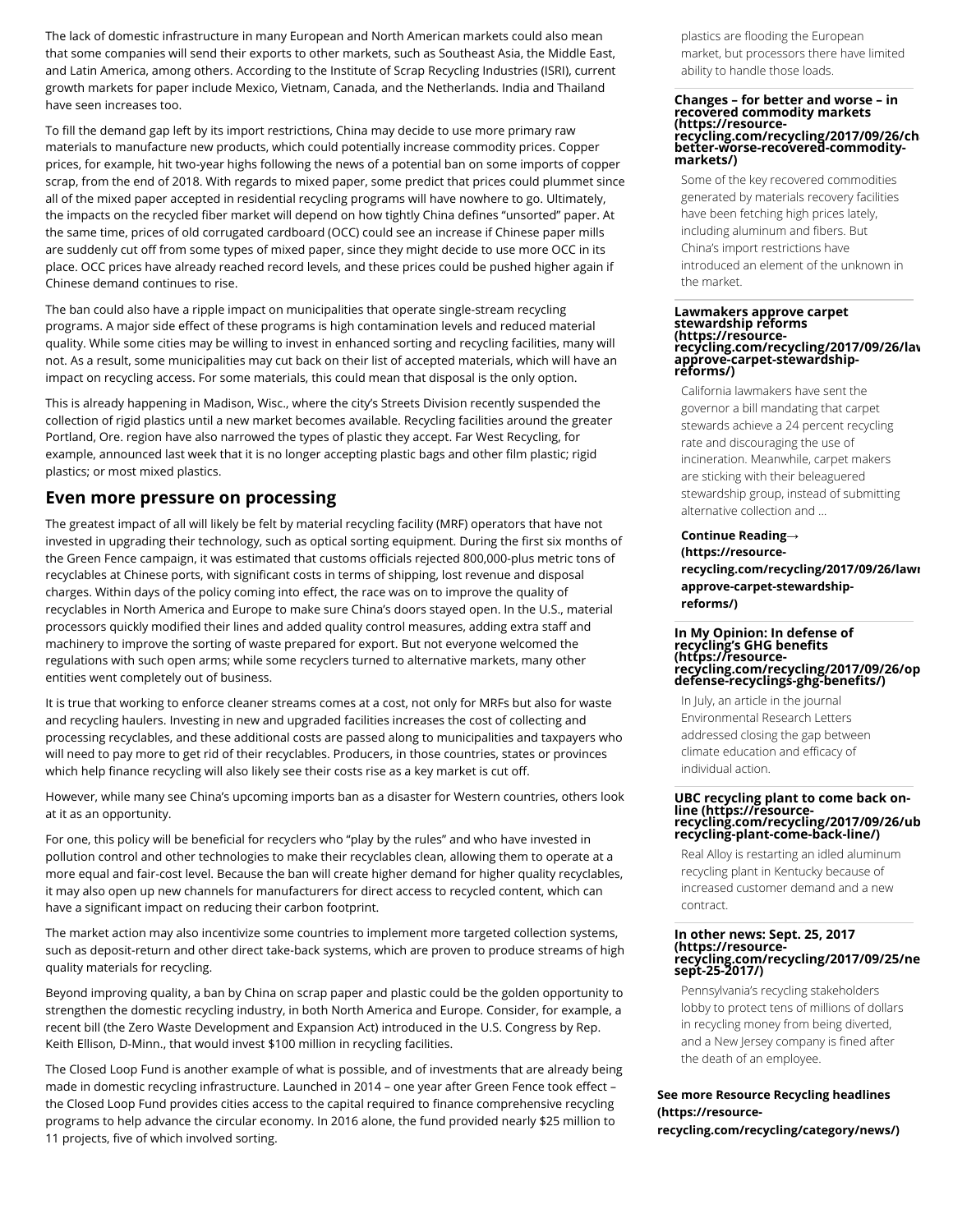The announcement from China is also an important message to the European Union as stakeholders there negotiate the specifics on the legislative amendment to existing waste and packaging directives. China's actions to reduce waste imports and improve domestic collection and recycling is consistent with the EU's "ambitious" new recycling targets as well as a proper revision of the recycling point-ofmeasurement and calculation methodology – one which excludes contamination at all soring stages of the cycle, right through to final recycling.

## **The writing on the wall**

Regardless of the impacts, we seem to have reached a tipping point. China has made it clear that it no longer wants to be the world's garbage dump, which means that big changes are on the way, not only for recycling businesses, but also for manufacturers and consumers who make and use packaging and products.

China's plans may ultimately lead to a re-thinking around existing collection systems. The result could be redesigning for more efficiency and making the ones that work, work even better.

[Clarissa Morawski is based in Spain and serves as the managing director of the](http://www.reloopplatform.eu/) Reloop Platform (http://www.reloopplatform.eu/), which brings together industry, government and non-governmental organizations in Europe to form a network for advances in policy that create system conditions for [circularity across the European economy. She is also principal of Canada-based](http://www.cmconsultinginc.com/) CM Consulting Inc (http://www.cmconsultinginc.com/). She can be contacted at clarissa@reloopplatform.eu [\(mailto:clarissa@reloopplatform.eu\)](mailto:clarissa@reloopplatform.eu).

The views and opinions expressed are those of the author and do not imply endorsement by Resource Recycling, Inc. If you have a subject you wish to cover in an op-ed, please send a short proposal to [news@resource-recycling.com \(mailto:news@resource-recycling.com\)](mailto:news@resource-recycling.com) for consideration.



[\(http://www.sdslogistics.com/quick-quote?src=forlifebannerrecycling\)](http://www.sdslogistics.com/quick-quote?src=forlifebannerrecycling)

[Posted in](https://resource-recycling.com/recycling/category/opinion/) [News \(https://resource-recycling.com/recycling/category/news/\)](https://resource-recycling.com/recycling/category/news/)[, Opinion \(https://resource](https://resource-recycling.com/recycling/category/opinion/)[recycling.com/recycling/category/opinion/\)| Tagged Asia \(https://resource](https://resource-recycling.com/recycling/tag/asia/)recycling.com/recycling/tag/asia/), [Europe \(https://resource-recycling.com/recycling/tag/europe/\)](https://resource-recycling.com/recycling/tag/europe/), [exports \(https://resource-recycling.com/recycling/tag/exports/\)|](https://resource-recycling.com/recycling/tag/exports/)

## **Read more recent stories**

- National and state leaders launch recycling data event (https://resource[recycling.com/recycling/2017/09/26/national-state-leaders-launch-recycling-data-event/\)](https://resource-recycling.com/recycling/2017/09/26/national-state-leaders-launch-recycling-data-event/)
- Global roundup: Exports stall as Chinese mills scramble (https://resource[recycling.com/recycling/2017/09/26/global-roundup-exports-stall-chinese-mills-scramble/\)](https://resource-recycling.com/recycling/2017/09/26/global-roundup-exports-stall-chinese-mills-scramble/)
- Changes for better and worse in recovered commodity markets (https://resource[recycling.com/recycling/2017/09/26/changes-better-worse-recovered-commodity-markets/\)](https://resource-recycling.com/recycling/2017/09/26/changes-better-worse-recovered-commodity-markets/)
- Lawmakers approve carpet stewardship reforms (https://resource[recycling.com/recycling/2017/09/26/lawmakers-approve-carpet-stewardship-reforms/\)](https://resource-recycling.com/recycling/2017/09/26/lawmakers-approve-carpet-stewardship-reforms/)
- . In My Opinion: In defense of recycling's GHG benefits (https://resource[recycling.com/recycling/2017/09/26/opinion-defense-recyclings-ghg-bene](https://resource-recycling.com/recycling/2017/09/26/opinion-defense-recyclings-ghg-benefits/)fits/)

## **Subscribe today for weekly updates**

| Name  |  |  |
|-------|--|--|
|       |  |  |
| First |  |  |
| Last  |  |  |







**[\(http://www.cmtirerecyclingequipment.com](http://www.cmtirerecyclingequipment.com/)/)**



**[\(http://www.bulkhandlingsystems.com/ma](http://www.bulkhandlingsystems.com/materials-recovery-facilities-mrfs)terialsrecovery-facilities-mrfs)**



**[\(http://www.machinexrecycling.com/produ](http://www.machinexrecycling.com/products/optical-sorters-mach-hyspec-2/)cts/opticalsorters-mach-hyspec-2/)**



**[\(http://www.govliquidation.com/Scrap-](http://www.govliquidation.com/Scrap-Metal.html)Metal.html)**



RECYCLING TECHNOLOGIES **[\(http://www.plexusrecyclingtechnologies.co](http://www.plexusrecyclingtechnologies.com/)m/)**



**[\(http://www.cpgrp.com\)](http://www.cpgrp.com/)**



**[\(http://www.nrtsorters.com/\)](http://www.nrtsorters.com/)**





**[\(http://rrconference.com/\)](http://rrconference.com/)**

**Email \***